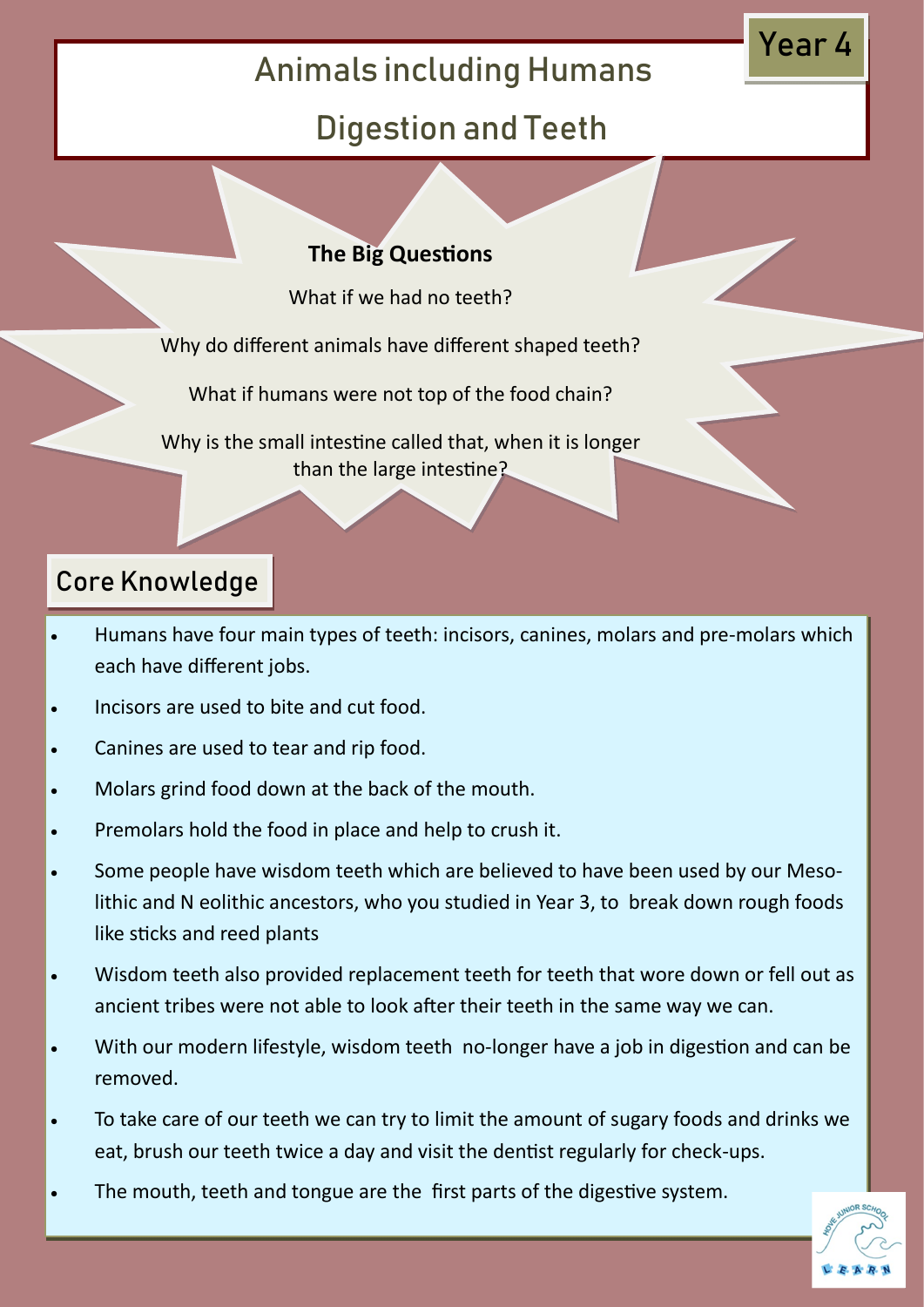# Animals including Humans

### Digestion and Teeth

#### Core Knowledge

- Acids and enzymes in the stomach start to break down the food.
- The stomach also has muscles surrounding it which contract to help churn up the food.
- The partially digested food moves onto the small intestine next, which works hard to carry on the process of digestion and make sure all the nutrients and minerals are absorbed into the blood stream.
- The large intestine is the final stage of the digestive system where the last of the water is absorbed, and the waste from the food hardens and forms faeces (poo).
- The small intestine is around 7 meters long whereas the large intestine is only around 1.5 metres long but it is a lot wider.
- Scientists use food chains to show how energy from the sun is used by animals in a chain from plants through to animals and even humans.



*(https://lah.elearningontario.ca/CMS/public/ exported\_courses/SNC2P/exported/SNC2PU01/ SNC2PU01/SNC2PU01A02/\_content.html)*



*(https://www.schoolsofkingedwardvi.co.uk/ks2-science-year-4-2c-animals-food-chains/)*

- Food chains always start with a producer which is a green plant that converts the sun's energy into food. You learnt about the process of photosynthesis in Year 3.
- Animals then eat the producer and are called consumers.
- Some animals only eat plants and are called herbivores. Their teeth are designed for this diet.
- Some animals only eat meat (other animals) and are called carnivores they have teeth designed to help them tear and chew the meat.
- Animals that eat both plants and other animals are called omnivores.



### Year 4